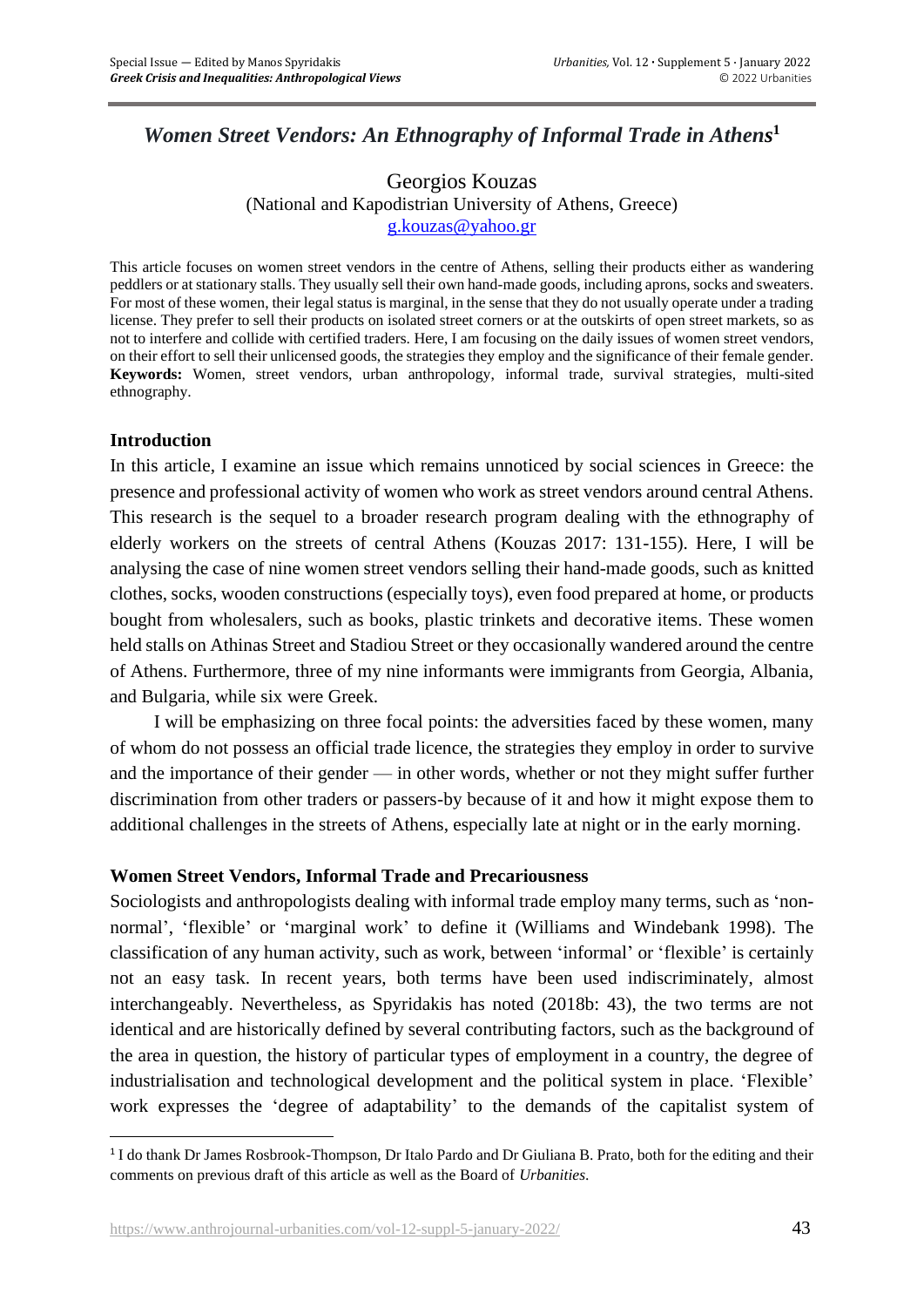production, while 'informal labour' is conceived as 'non-formal', to be distinguished from the official one (Kesteloot 1999: 56-57). Our times are typified by the insecurity of work and constant change. Braverman (1974: 18-21) stresses that informal labour is not a negative consequence of our times alone. He notes that the spread of formal, waged labour has never ceased to be linked with and give rise to flexible, informal or unstable forms of employment.

The concentration of populations has led developed societies to an overabundance of workforce, the 'industrial reserve army'. Consequently, informal labour co-existed with formal forms of work even before the 1980s. This tendency is even more powerful in the post-Fordist era. It maintains three main features: the constant spread of informal work, the variability of informal work depending on age, gender, professional group and certainly on the locale and the co-existence — even to the degree that they complement each other — of formal and informal work. Several types of work are usually classified as informal labour, such as work performed at home or unpaid overtime, undeclared labour that complements basic income, marginal work or work at family-owned businesses, unwaged or voluntary work (Narotzky 1997: 58-60). Therefore, the concept of informal labour is frequently associated with unregistered economic activity. Hart (1973: 63-64) made the term more specific when he described the phenomenon of small-scale production, frequently also linked with marginal and/or illegal economic operations. Unfortunately, many studies are marked by a bi-polar approach between formal and informal labour (Williams and Windebank 1998: 21-24). Usually, informal labour and the activities associated with it are presented as something negative compared to the existence and development of the formal economy. As opposed to working in a developed form in the capitalist economy, the vocabulary and concepts of social and financial backwardness have been used to study informal work. However, such an approach distorts and inferentially marginalizes the work of thousands of individuals. Moreover, it fails to focus on the interdependence of formal and informal work within a single economy (Pardo 1996). Given the current fluidity in systems of production, the formal and informal sectors increasingly sustain each other. For example, the informal sector employs migrants lacking the necessary paperwork for a legal residence in a particular country (Spyridakis 2013). This tendency towards informal labour appears to have grown particularly strong in Europe over the last ten years, due to unfavourable financial developments (Pardo 1996; Leonard 1998: 17-18). It has also spread in developed economies, such as Greece, where there is also a large concentration of migrant labour.

Female labour out in the street has only been examined by a minority of social scientists. This issue informs the majority of studies on informal trade performed by street vendors. One, of course, needs to clarify the concept of informal trade, which has been discussed both by Geertz (1963) and Nisbet (1967: 73-90). Nisbet (1967: 74-76) notes that social anthropologists started using the terms 'formal' and 'informal' in the late 1960s, whereas other disciplines, such as economics, had already been employing them (see also Bromley 1979). He states that, in the case of street trade, the most frequent term used is 'informal trade'. In Nisbet's view (1967: 74- 75), this tendency is explained by the characteristics of street trade itself, which place it firmly within the notion of informal trade, since the whole process of transaction involves the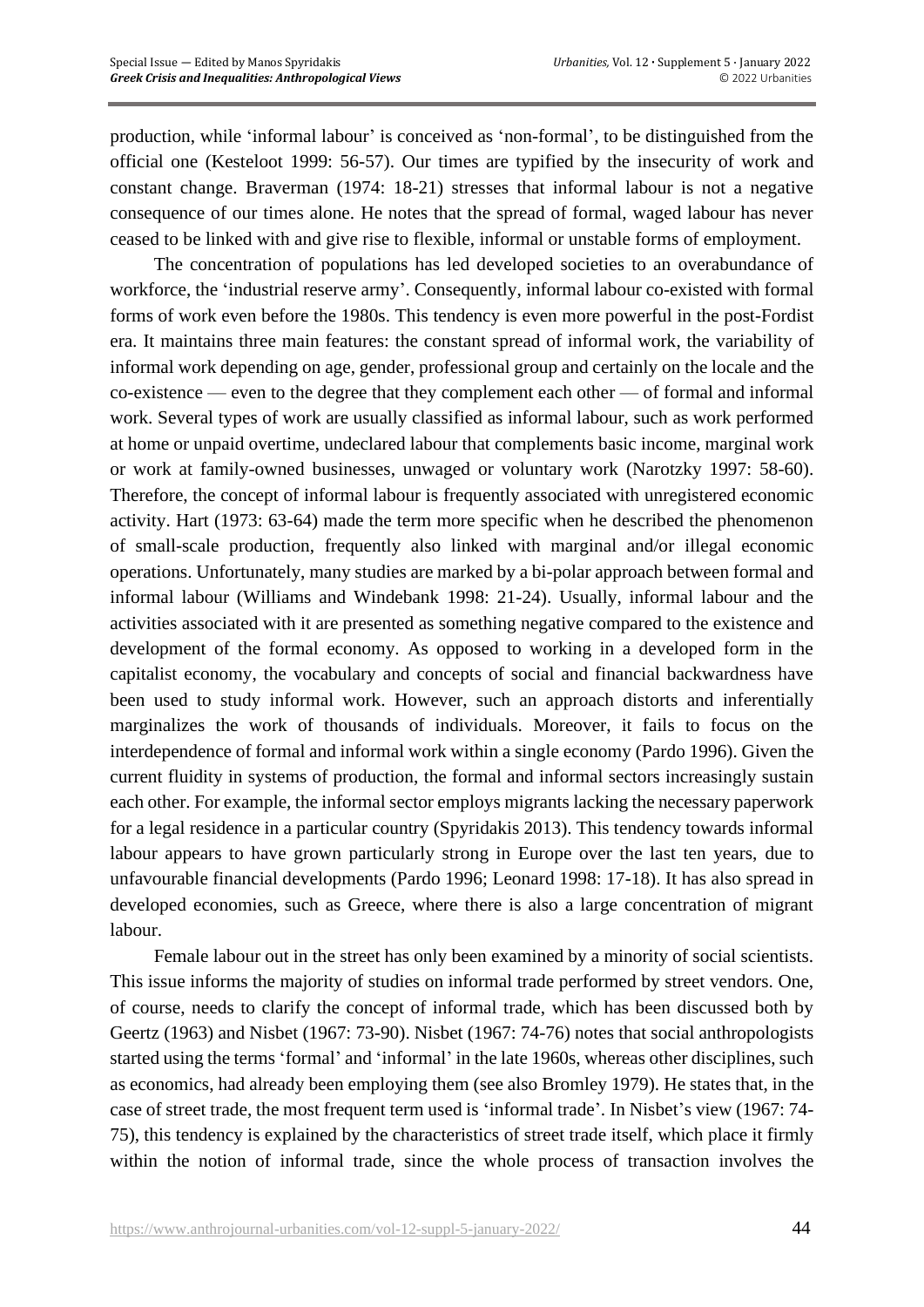exchange of minimal monetary sums, while vendors rarely pay tax or issue receipts. Besides, one requires no special skills to be a street vendor and the trade is, therefore, open to anyone. Finally, street trading is characterised by fluidity. Many people practice it for short periods before moving on to other types of work. It is, therefore, an opportunistic occupation for most, intended to supplement income (Hart 1973: 61-65; Narotzky 1997: 220-223). Of course, as Spyridakis stresses (2018a: 113-133; 2018b), work under such fluid and uncertain circumstances, lacking any sense of schedule or predetermined income, renders those who practice it highly vulnerable. As early as the 1960s, fieldwork-based anthropological studies were already dealing with city street vendors. The study by Geertz, *Peddlers and Princes* (1963), examining street vendors in Indonesia, the work of Gutkind (1968: 135-166) on street vendors and professionals who constantly change employment in the villages and cities of Africa, and the study by Nisbet (1967: 73-90) on street vendors in Chile are typical examples.<sup>2</sup> Such studies are representative of the main features of anthropology in the 1950s and 1960s. They employ a holistic approach toward people who live and work as street vendors; mainly, they focus on specific geographical areas, such as small rural communities or city neighbourhoods and deal with male street vendors. However, since the 1990s and 2000s, research on street vendors has undergone significant change: instead of focusing exclusively on rural areas, research now deals just as much with street vendors in large urban centres (Pardo 1996; Pardo and Prato 2017: 1-19) implementing multi-sited ethnography, as formulated by Marcus (1995: 95-117).

Also, an emphasis has been placed lately on researching the importance of women street vendors, whose role is as vital as that of their male counterparts. However, what might be the reason behind them not attracting enough attention by anthropologists and sociologists? Sandra Wallman (1979: 18-24) offered an answer to this issue when she pointed out that both in the case of dependent workers (employees) and in the case of jobs involving a more comprehensive social interaction, such as street vendors, historical and anthropological studies used to emphasize on a male dominated perception of reality. This perspective arose because men's work was associated with the concept of public space and productive work, while women's work was inherently linked to private space and was, therefore, more associated with notions of caring and the upbringing of children. Similarly, in the case of street vendors, until the 1960s, anthropological research had been focusing on male street vendors, while women remained absent. However, besides failing to capture reality, such a perspective also confined women in a conceptual framework concerned solely with their role as wives and mothers. Thankfully, research from the 1990s on women street vendors (Dimas 2008: 1-20; Saha 2011: 301-326; Chakraborty and Koley 2018a: 400-403, Chakraborty and Koley 2018b: 14-20) introduces the concept of gender and its significance in the creation of work identities. This research work sheds some light on the manner in which female street vendors create their own identities in contradistinction to those of male street vendors and other traders in general and how the representations about women, femininity and work act either as integration or exclusion

<sup>2</sup> See also Pardo 1996.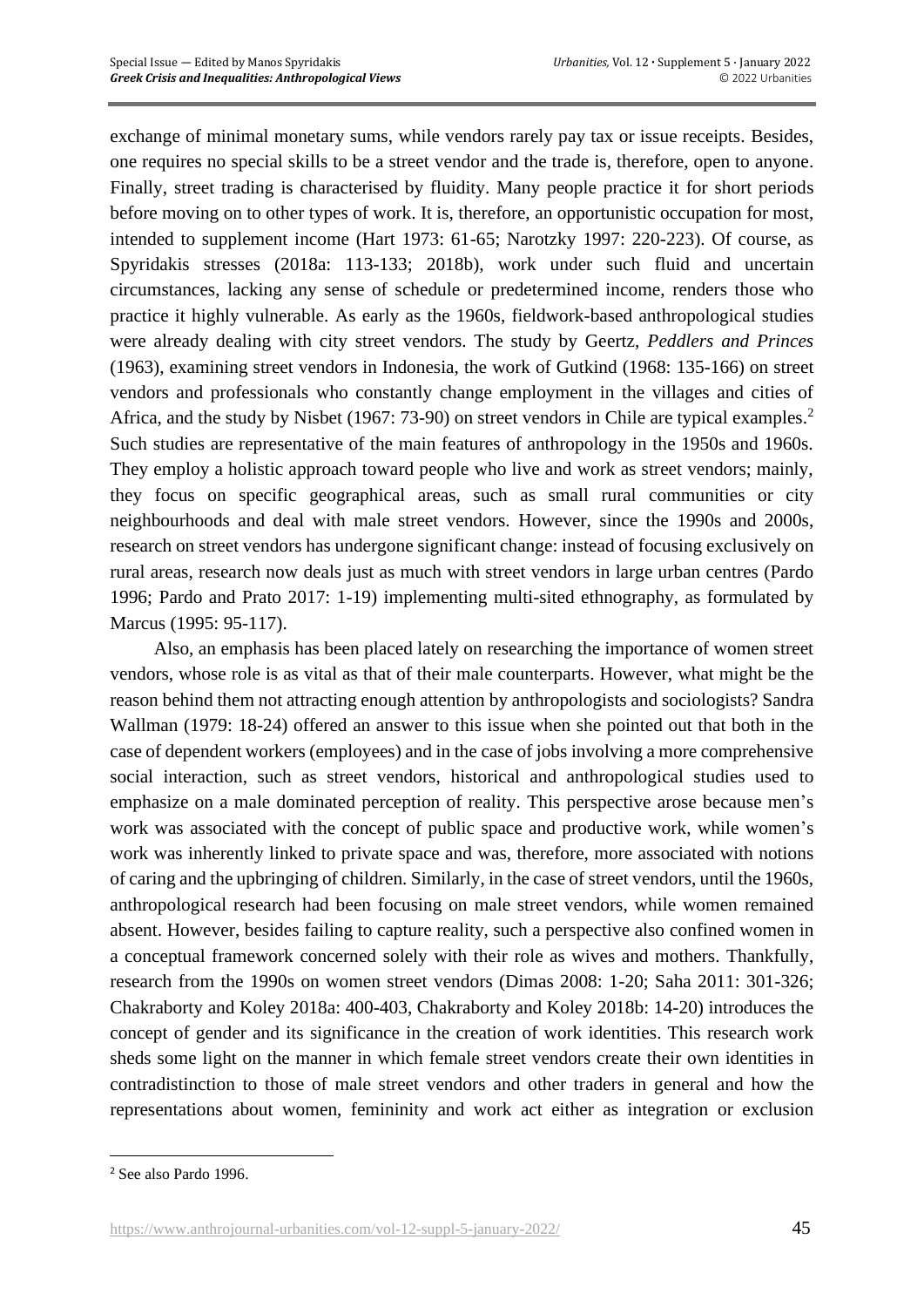mechanisms from labour. It also demonstrates how the notion of gender influences relationships between men and women in the same field of work.

Today, most anthropological research on women street vendors focuses on a variety of issues. These include an analysis of the construct of femininity (Chakraborty and Koley 2018a: 400-403), work conditions and the adversities faced by women street vendors, work strategies, the codes of value in such environments, and, of course, the emotions generated in this line of work, and, in particular, the pride felt by these people who can make a living from it for both themselves and their families.

Working on the street is primarily characterized by precariousness and social vulnerability. Spyridakis (2018b: 22) correctly notes that precariousness, rather than being a static condition, is a process of constant motion, involving employment precariousness and mobility from one place to another in search of work. Although there is no unanimity about the actual meaning of the term (Spyridakis 2018b: 17), it is related to unstable work conditions characterized by insecurity, low income and risks arising from social and economic conditions of uncertainty. In this aspect, I will present examples drawn from the working lives of women street vendors and their survival strategies, to illustrate the precariousness and social vulnerability they face.

Almost all informants in this study experience precarious conditions and social vulnerability on a daily basis. This happens for various reasons. First, their work is informal, as defined by Pahl (1984: 114-115). Second, they are immigrants and refugees, people who, as Bauman (2004) put it, belong to those who experience marginalization and live in the fragile conditions of a fluid world. Third, as Kalleberg (2011) argued, they are women involved in a male-dominated area of work.

#### **Research Methodology**

My research draws on ethnographic data collected during the years 2015-2016, through my ethnographic fieldwork in the centre of Athens, as part of my post-doctoral research at the University of Athens (Kouzas: 2017: 131-155). I particularly examined the daily routine of male and female street vendors at Kotzia Square, Athinas Street and the central meat and fish market of Athens. The research process has been quite adverse, since these informants were understandably reluctant to be interviewed or provide information regarding their lives and work and, additionally, they were constantly on the move with their merchandise, making it difficult for the interviewer to approach and interact with them. To overcome such obstacles, I implemented some well-established methodological principles of ethnography combined with modern methodological techniques (Pardo and Prato 2013; Krase 2018: 72-73). I used semistructured questions so that the informants could reply freely and potentially add any information they considered relevant. In addition, I took a multi-sited ethnographic approach (Marcus 1995: 110-117) and followed them along their usual itinerary, in the hope that I would be able to obtain a first-hand experience of their work activities and the difficulties they face and to document their strategies (Burawoy 1998: 12-13). Eventually, I managed to interview a total of nine women, Greeks and immigrants, who talked about their lives and, therefore, their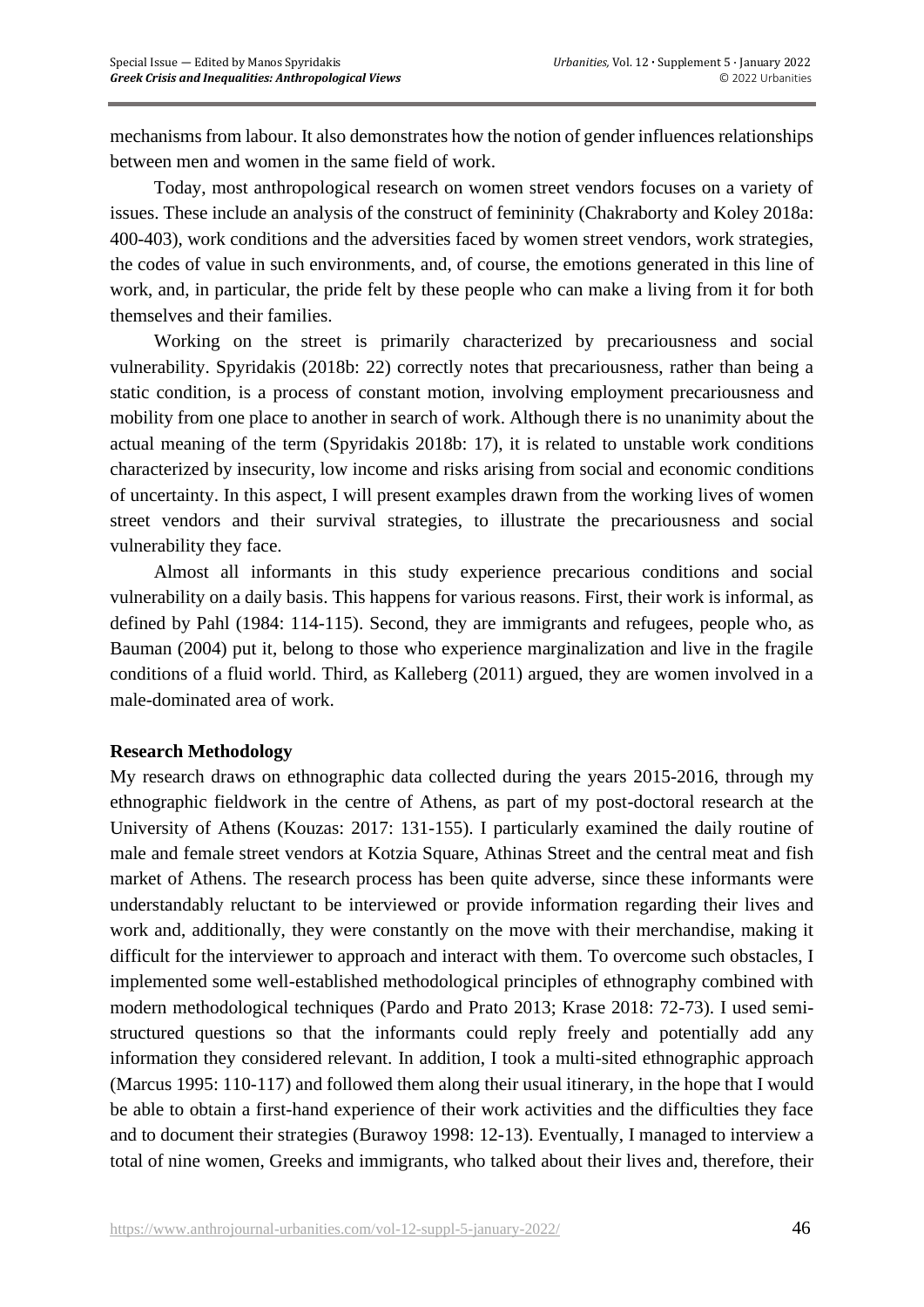work experiences. As I noted above, my research emphasized on specific focal points rather than on their lives as a whole.

## **Problems Faced by Women Street Vendors**

Anyone uninformed on the lives of women street vendors might think that their main problem is of financial nature. However, as Gutkind (1968: 135-166) has shown in his famous work on women working in African markets, female vendors usually encounter different adversities, which are often overlooked. For example, in the aforementioned case, women in the markets of Africa had to resolve the practical issue of childcare, but they also had to face the disapproval of their husbands for having a job of their own, especially in a field of work that is traditionally considered more appropriate for men, such as trade. However, in the process of my ethnographic research, I came to the conclusion that women street vendors in Athens had different problems to deal with.

First of all, there are those issues directly associated with their line of work. Only two out of the nine informants possessed trade licenses. They presented this as, probably, their main problem, since they could be arrested by the police at any time. Besides, their relationship with the other traders in the same area, be it street vendors or store owners, is usually quite problematic. In the view of my informants, licensed traders with an established turf treat them either with contempt or hostility. It is not rare for street vendors to be arrested due to complaints made by their peers. Of course, this kind of competition between licensed and unlicensed traders is commonplace. As Bestor (2004: 42-56) has demonstrated in his study of relationships between traders in the central fish market of Tokyo, licensed traders were hostile towards street vendors for two main reasons. First, because they felt it was unfair to pay taxes and social security contributions, while unlicensed street vendors did not have to bear such burdens. Second, there was a clear issue of social and professional prestige involved. A trader, who enjoyed a *de facto* higher status than a street vendor, often aimed to punish the latter by denouncing them and to be able to frame this as a success in the eyes of their peers, thereby acquiring a reputation as a protector of group interests. This is another aspect of the informal economy, pointed out by Bromley (1979), who studied the relationship between economy and culture – that is how individuals construct their living conditions.

A typical example comes in the words of Sonia, a 58-year-old woman from Albania:

'I never got a license; I was not interested in doing so; it is my fault, but this is how we did it in my country. Here, to sell socks and pyjamas, I have to produce so many documents for the Ministry and the Municipality of Athens, that it seems crazy. I can always work without a license.'

Would it be possible to examine such a view in the context of discipline/non-compliance with the laws in a Foucauldian sense? I believe not. The discussions I had with the informants convinced me that they really could not comply with formal state mechanisms. They merely continued to adhere to the mentalities and perceptions acquired in their countries of origin, viewing as usual and rational what the western world might consider obsolete or impractical. However, different people have different perceptions on norms and standards.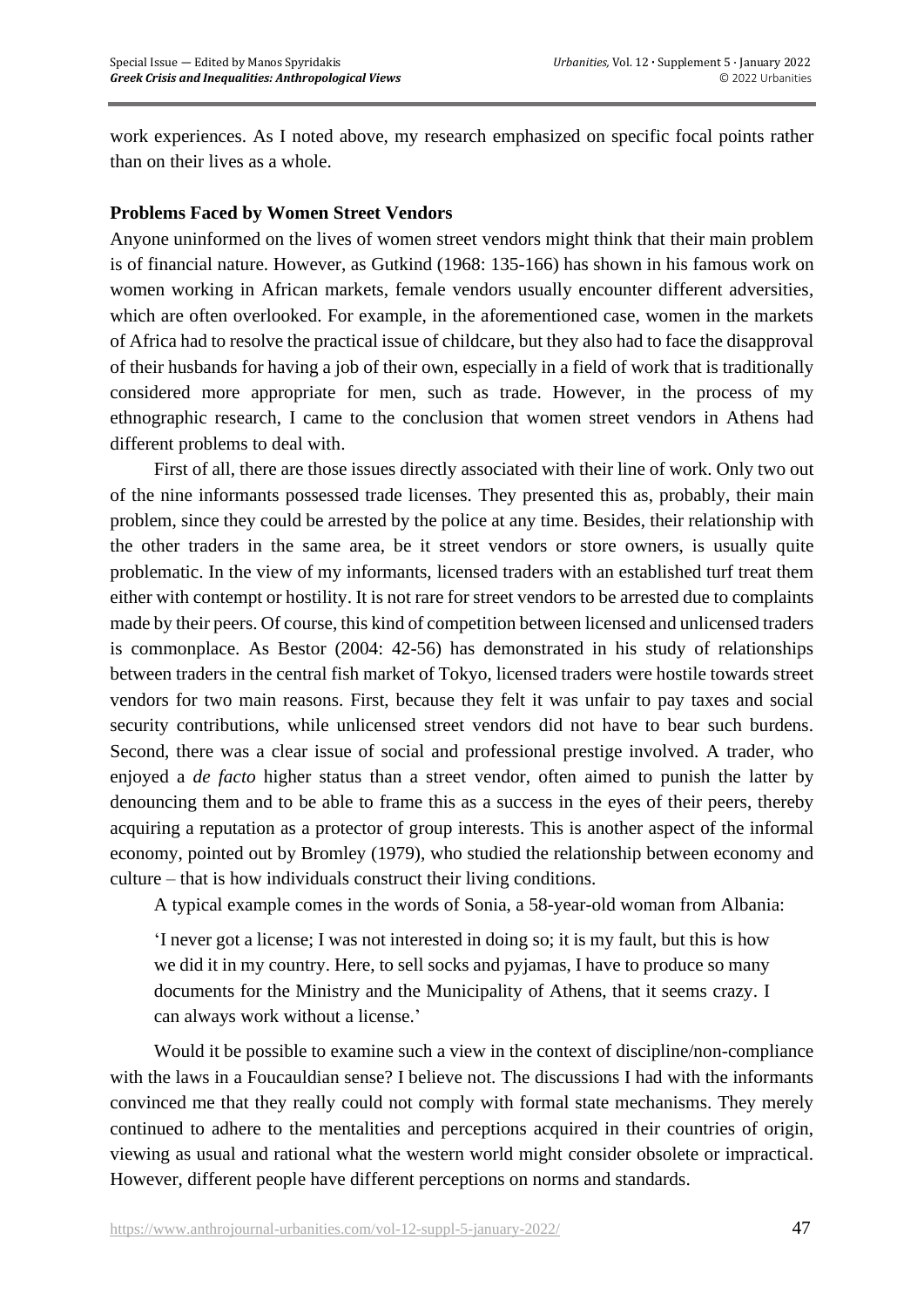Their second main problem is the discrimination they have to endure because of their gender. Female workers are a part of the population that is particularly vulnerable to informal work. In Hoyman's (1987: 67) view, the matter concerns the whole world rather than merely non-western countries. This is attributed to the bisected model that held sway in the post-war world, according to which the man was supposed to work outside the household and the woman performed her domestic 'duties'. Frequently, however, women were compelled to perform secondary, informal work, to contribute to the family's finances or to ensure a personal income. This situation worsened for many women who, either because of political developments (for example, the collapse of socialism) or armed conflict in Asia or Africa, were compelled to migrate to Europe, where once more they had to undertake informal work. This placed them in a position considerably more vulnerable than their situation before migration. They found themselves in a foreign country, with no permanent accommodation or a stable income, while their husbands, who were also migrants, did not have steady employment. Such is the case of the women that I examine in the present article.

Their position is vulnerable, due to the increased financial needs as women and wives, together with their daily struggle for survival. 47-year-old Matina commented on these issues:

'Often enough, people at the market underestimate us for being women. They tell us to go home and cook and do some dish-washing and leave trade to the men. Nevertheless, is this behaviour acceptable in 2016, when women and men are supposed to be all equal? I think that many male traders are trying to intimidate us, so that we do not steal their clientele. For example, I have been here for four years and people have got to know me and they buy socks from me. This is something that many traders' envy.'

Indeed, women street vendors have to operate in a man's world, such as the maledominated world of street trade in Greece. The fact that most women in Greece until the 1970s were homemakers also contributed to this male domination. Working outdoors and, in particular, on the street was also a confirmation of male identity. Even later, from the 1980s onwards, as an increasing number of women entered the labour market, most of them worked as employees, while the number of women who run their own business remains low, even today.

Besides gender-based discrimination, women street vendors encounter other difficulties (Kim and Lee 2016: 77-81), arising from working at night or in shady parts of Athens. In connection with this, Matina stated:

'I often have to work under challenging conditions: among drug addicts and drug dealers. All this scares me, but after all these years I have learnt to deal with it. A tough life has made me equally tough…'

My research revealed that those female traders can adequately deal with their demanding and competitive working environment and male traders. In the third part of this article, I will be dealing with the significance of the female gender and the difficulty of working as a woman in the male world of street trade.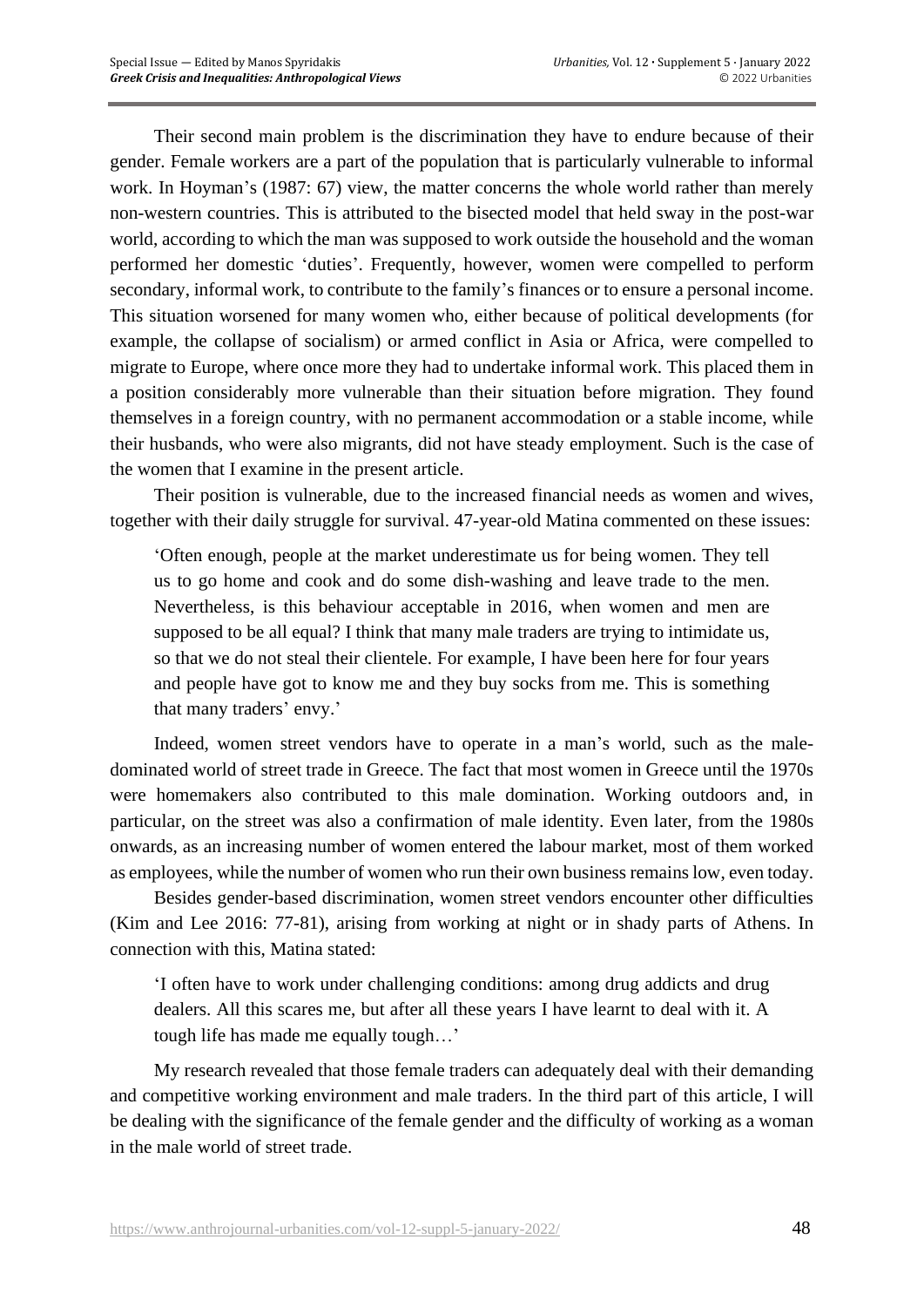My interlocutors did not refer as much to their financial problems. Even though most of them stated that they earned between 400 and 600 Euros per month, they did not regard this as a problem, considering it a natural result of the crisis that has plagued the Greek economy for ten years now (Christodoulou and Spyridakis 2019). Tatiana, a 68-year-old woman from Georgia said:

'I make about 480 Euros per month. You might say, 'This is not much.' Yes, it is true that this is not much, but it is enough to live on, not just me, but also my daughter who is sick. The amount of money that you have to live with also depends on how you are used to get by. To some, this would seem little, but, for me, it is enough.'

There are another two factors, which might explain why women traders do not consider their financial situation to be their biggest concern. Pertinent to this is the fact that, after a decade of the economic crisis in Greece, salaries and profits have plummeted and views on work have changed. Now any job that ensures one's survival is to be valued, in contrast to a past habit which involved a contempt to any labour, with the exception of really well-paid or office jobs (Spyridakis 2013). This means that people do not evaluate work and income based on the same criteria as ten years ago, which now seem out of date. This lowering of expectations, irrespective of being a problem in itself or not, remains fundamental in the world of work in contemporary Greece.

## **Survival Strategies**

My fieldwork over the years of 2015-2016 led me to the view that female street vendors in the centre of Athens, far from acting randomly, apply a range of general survival strategies. These strategies entail the continuous reproduction of patterns of behaviour, which are constantly readjusted in response to the changing circumstances of daily life. In the case of women street vendors, I chose Bourdieu's approach (Bourdieu 1977), which combines 'objective conditions' with individual, 'subjective' considerations. Given the latter, acting subjects are individual persons possessing independent skills for selective action, aims, and pursuits, in other words operating under complete freedom in a society which is the synthesis of the individual actions of its subjects. Bourdieu introduced the concept of *habitus*, which originates in 'objective reality' and, in turn, creates practices that are the response of the individual to daily challenges (Ciubrinskas 2018).

In contrast to entirely predetermined actions, *habitus* is the product of the internal dispositions of the individual. Bourdieu did not formulate this as a system of 'rules'. Instead, he employed it as a system of predispositions located within the individual to act in specific ways. Such ways were directed both by his or her daily habits and by his or her social circumstances.

Such strategies can be regarded from another perspective. As Pardo (1996) stresses in his anthropological work on Naples, individuals adopt strategies that frequently seem irrational to the outsider but result from the precariousness inherent in informal work. Surrounded by risk and instability, those who work on the streets, such as the women examined in the present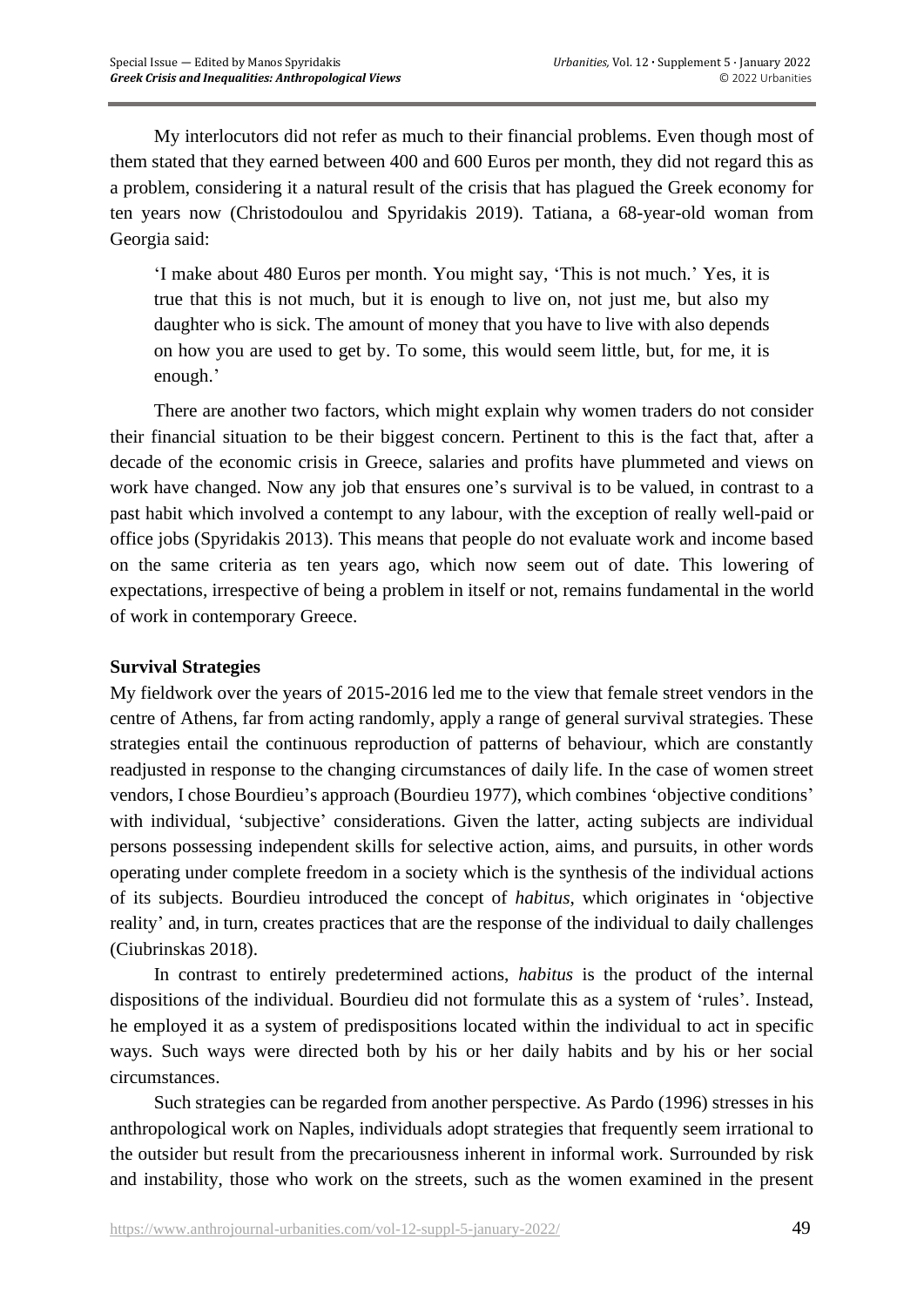article, adopt, as Pardo maintains, a system of strategies that are founded on networks of contacts — consisting of familial or social relations — and attempt to exploit various possibilities, various chinks in the armour of the capitalist system. This adoption of various survival strategies, apart from aiming to ensure financial survival, which is of vital importance, reveals their own 'moral way of life', the winning of a personal bet, as it were, to surmount negative circumstances at work and society.

In my research, I attempted to decipher the women's responses to their daily circumstances. It was not an easy task, since each none of them acted on strictly personal criteria, which means that one cannot speak in general terms about the entirety of their strategies. Nevertheless, the data allows for a classification of some of those strategies, as follows.

#### *Occupation of Space*

Ι call the occupation of a specific spot on the street a 'post'. A proper post is always of crucial importance for these women for two reasons: First, because it directly affects their income and second, because it helps them overcome some of the problems they have to face at work.

The following account is of importance here:

'I am always careful where I place my cart with the clothes, so I do not obstruct others or have any problems with the other traders. And I wouldn't want to have any problems with the police either, because I do not have the necessary papers for the street vendor license. And it is not just that, but it is also important for my protection against the various threats in the streets, such as, for example…' (56 year-old Eleni).

Securing a good location is an issue that concerns all street vendors. For example, Chakraborty and Koley (2018a: 400-403), in their research on street vendors in Jamshedpur, India, mention the importance of issues involving the use of space in the flea market, and, of course, the competition among street traders. From my research, I concluded that the occupation of a particular space involves many factors. Women try to occupy posts where there is heavy commercial traffic to sell products more easily (for example, at the entrance or exit of the central meat market of Athens or the central points on boulevards). At the same time, selling products at busy central points ensures another type of protection from potential threats (Gutkind 1968: 155-156), such as thieves, drug addicts, or other minor criminals. My interviews made it plain that not only do these women know the importance of positioning in order to survive, but, at the same time, through their daily movements, they develop strategies for the use and exploitation of space which extends beyond commercial activity. For example, they prefer to choose spots which offer quick hideouts from the police, when they show up. As I have already pointed out, since they lack the necessary licence, their activities take place in an illegal context.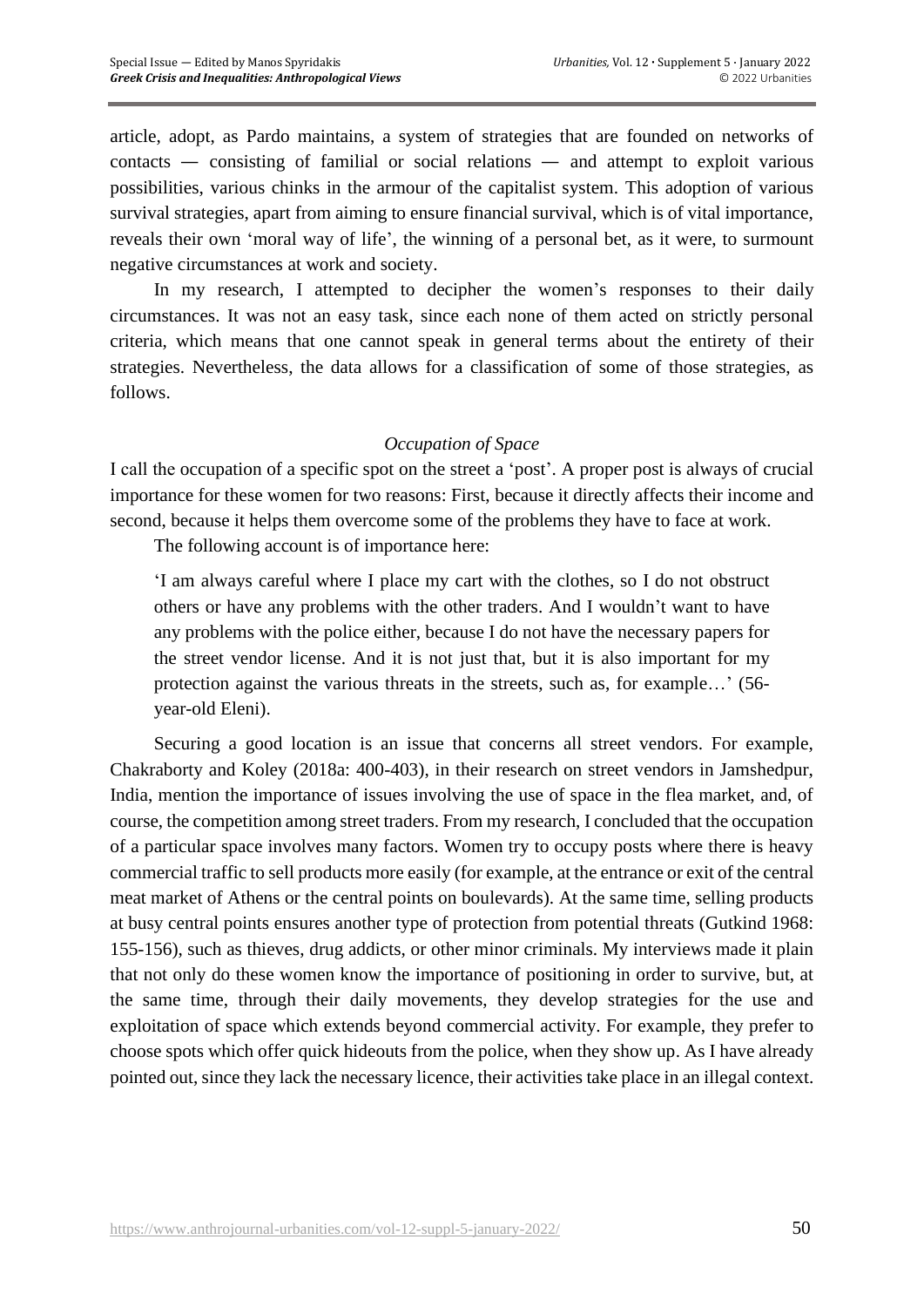## *Choice of Time*

The time of the day these women choose to spend in the streets is also the conscious result of a strategic choice. Being outside in itself does not yield results, unless a general time management strategy is employed. Elona, a 72-year-old seller of wooden accessories, told me:

'People have this saying, that time is money. Nevertheless, for me it is not just money, it is much more, because depending on how I allot my time in the market, I can earn money or stay clear of various troubles. Therefore, timing is something fundamental for me in terms of my daily life on the street.'

As Alfred Gell (1992) has pointed out, time is different for each individual, a separate matter from one's objective experience of time; that is, how our time passes, depending on whether our current experience is pleasant or unpleasant. However, time is also socially and culturally constructed. We determine it and we exploit it for our own benefit, in order to satisfy our various needs. For women street vendors, this is standard practice, given that they do not have the eight-hour work routine of office workers. Time also has various 'densities', as Gell notes (1992: 30-32), in the sense that female street vendors are exposed to many daily experiences, both positive and negative. My fieldwork made it clear that female street vendors are selling the most during rush hours, either in the morning or in the evening, when commuting workers feel more relaxed. The end of the month, when salaried workers and pensioners are paid, is also a crucial period in the cycle of time, similarly to the Christmas and Easter holiday. Likewise, there are several lesser celebrations, such as St. Valentine's Day, which always trigger more significant trade activity. On such days, women street vendors work longer hours, aware that they will be increasing their profit. By contrast, the worst days for sales extend from the middle to the end of the month. Finally, there are women street vendors who sell food, such as hot-dogs and sandwiches, for whom the most profitable hours are either late at night, for example 2.00 am, when nightclub-goers are getting back home, or very early in the morning, from 5.00 am to 7.00 am, when early-starters, such as manual workers or street cleaners, go to work. For the untrained observer, who has no experience of working on the street, all these aspects of time management are certainly not self-evident and perhaps not even expected, but for women street vendors, they are an integral part of their daily practices.

## *Contact Networks*

The establishment of communication networks and contacts is another strategy of crucial importance for street vendors. However, these contacts are much more than that. As Christakis and Fowler (2009) point out, these structural interconnections serve various goals and involve specific operational methods within each social or professional group. Sixty-year-old Eleni had a similar impression, when she told me:

'Here, I have genuine relationships with people, both traders and residents. I have known them for twenty years, and whenever I need help, they will offer it. However, I will help them too, whenever necessary. It would not be an overstatement to say that with some of them, we are like relatives.'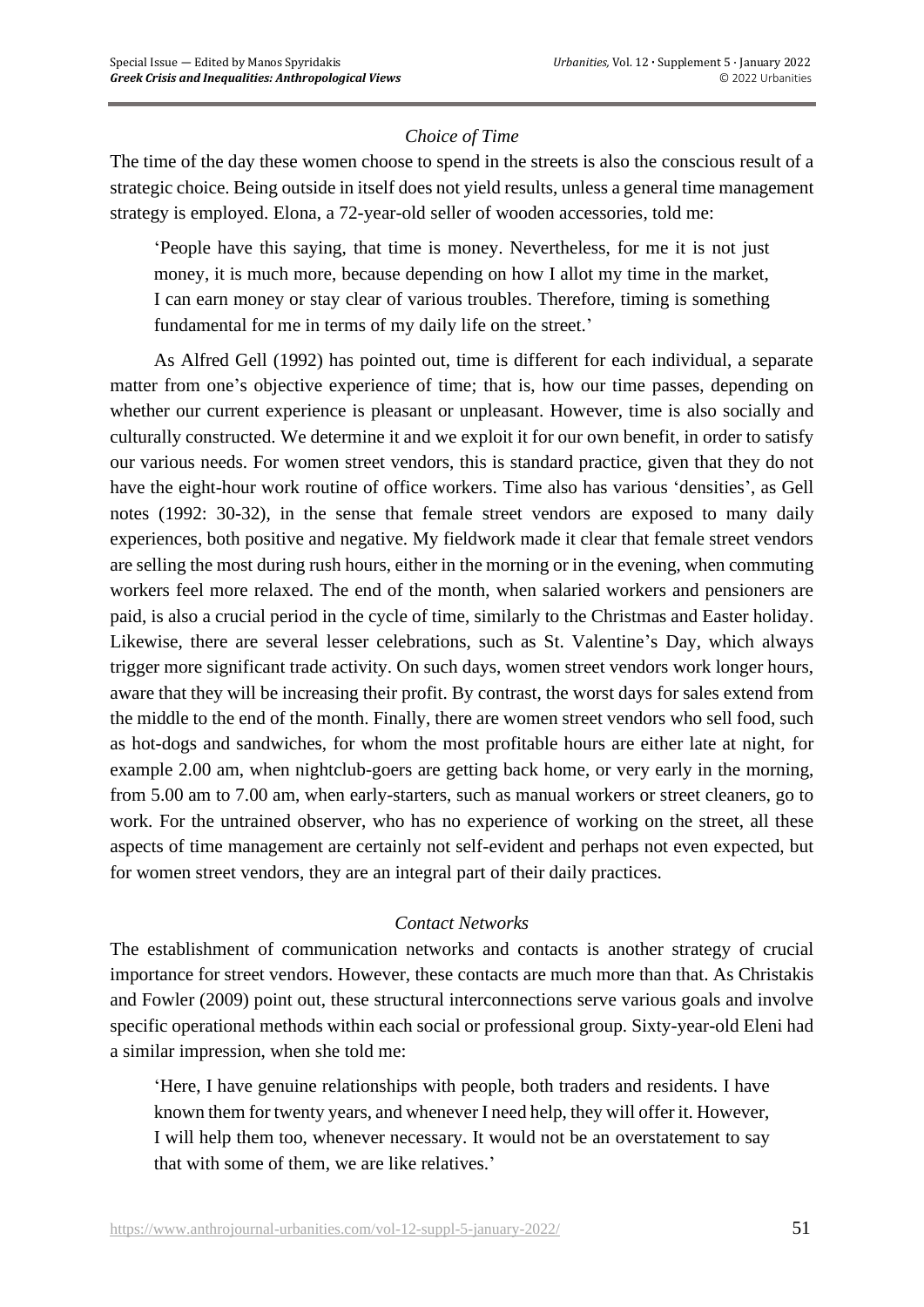My fieldwork made it clear that women street vendors create similar networks of contacts and relationships and are constantly concerned to expand them. Such networks consist of relationships between them and other traders in the area, residents, passers-by and other workers in the centre of Athens. These networks function in several manners which serve both as encouragement and protection. They promote trade, in the sense that they share information on the available products, serving as living advertisement for lesser-known merchandise, increasing both clientele and profits. However, at the same time, the networks also provide warnings of potential hazards for women street vendors. These women have developed information transmission networks involving shopkeepers in the area, notifying them of thieves or other offenders. Furthermore, when they face such problems, they can call on the help and protection of the shopkeepers in their vicinity. Such networks, therefore, ensure both the promotion of their products and the security of their daily lives.

### *Promotion of Merchandise*

As pointed out by Geertz (1963), the concepts of promotion and advertisement are inherent in the culture of daily life. However, other social anthropologists, who have examined societal or professional groups in non-western settings, such as Africa or Asia, have also pointed out the significance of advertising by street vendors as a means of survival in daily life (Narotzky 1997: 182-184). In general, most of us tend to link advertisements with companies, but street vendors also employ strategies of promotion to attract passers-by.

Maria, who lives in Aspropyrgos, Attica, but sells dolls in Omonia Square daily, discussed these strategies. She said:

'There are some things that you have to do in order to attract the customer; having new merchandise, promoting it and attracting attention. If you just sit there doing nothing, you are not going to advertise your products and sell them. I even pay compliments to my customers in order to sell.'

Maria told me something that was repeated by other women street vendors, who had adopted basic promotional practices. In general terms, these are as follows: a) The vendors orally stress the quality of their products, b) They comment on their merchandise in order to attract passersby to their carts, c) They try to make themselves likable by praising their potential customers, d) They indirectly accuse other traders of promoting poorer quality products and demanding higher prices.

I also noticed that women street vendors sometimes extemporised in promoting their products, depending on conditions and circumstances. Thus, they varied their advertising methods, depending on whether they were addressing children or older persons and they varied their compliments depending on whether they were addressing men or women.

None of these manoeuvres are fortuitous. Here we have 'inventive adaptation' as Spyridakis (2018: 198) puts it. Those who employ it, do so consistently, considering it a rational attitude towards life in general. It is also an attitude that is morally right for the people engaging in it, since it helps them overcome their difficulties. In his anthropological study of Naples, Pardo (1996: 34-42) talks of a dynamically 'continuous interaction' on the part of these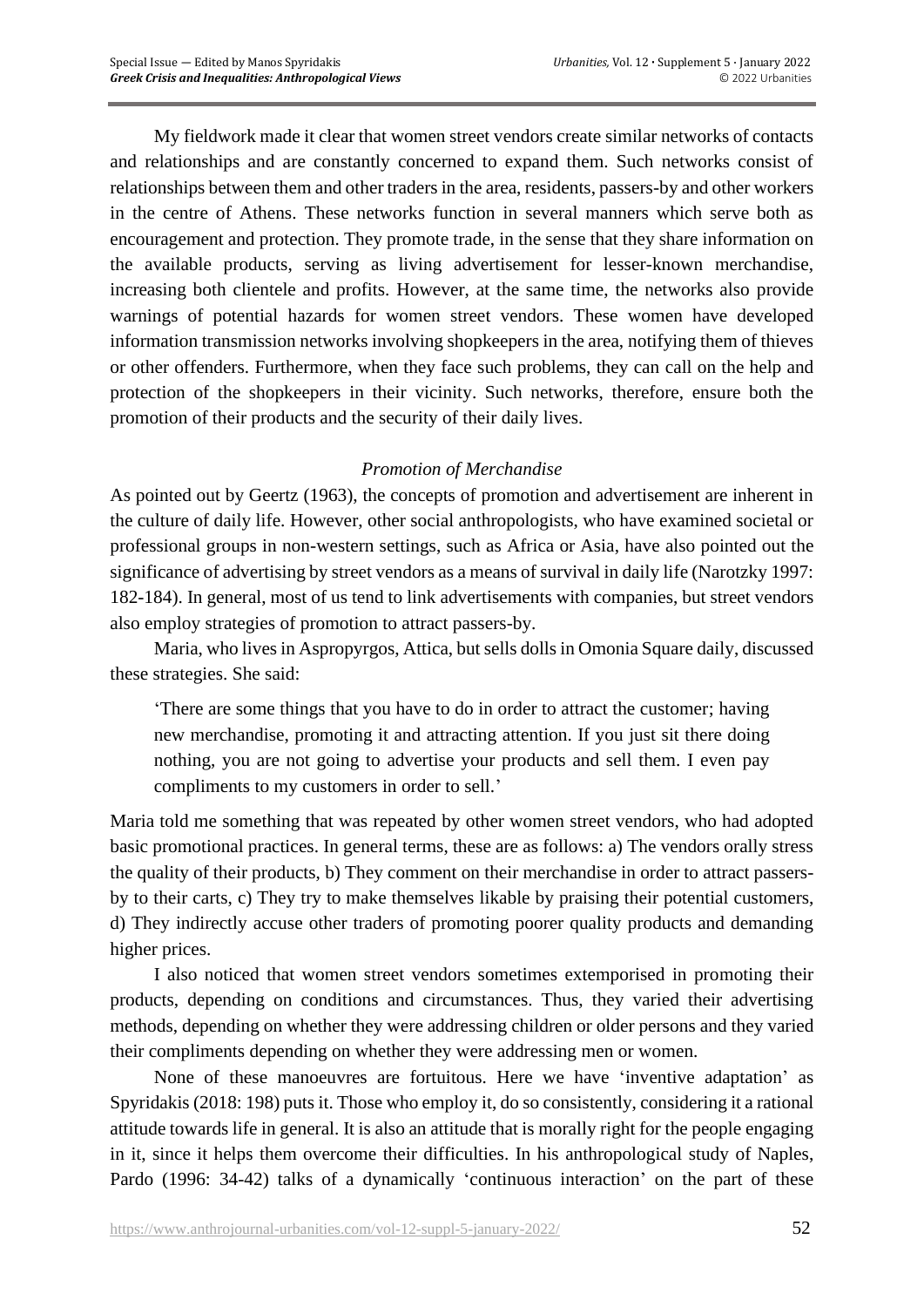individuals who survive in the world of informal work and are aware of their societal vulnerability. They nevertheless continue to struggle and contend as far as they can through their work and in symbolic terms. As Pardo also notes, such actions are not new phenomena during the recent crisis. Instead, they respond to a set of historical circumstances that reveal the adaptation of these individuals to a new and particularly harsh environment, which they certainly did not choose, but which they are now compelled to experience for the long term.

#### **Conclusions**

This article aimed to unveil some aspects of the daily lives of female street vendors in the centre of Athens and stress the importance of this occupation in terms of work culture overall. Above all, their labour belongs undoubtedly to the world of informal work. Their trade is unregistered and they have no official permission to practice it. It is precarious, frequently a supplement to the primary family income, and involves tiny amounts of cash. Apart from financial matters, the vulnerability experienced by women in this informal line of work extends to another set of relevant issues unprotected by any worker's rights. Women street vendors have no insurance coverage for healthcare and will certainly not be awarded pension at any time, although they have worked hard for decades. As for society's view on them, their work is certainly not highly regarded, as it is considered an opportunistic job that belongs to the world of undocumented economic activity. In the eyes of an outsider, such an occupation wavers between legal and illegal work and belongs to the margins of society.

Simultaneously, leaving aside a narrow economically-oriented view of the subject, one arrives at various conclusions in anthropological terms regarding the very nature of street vendors' work and how they strive to survive. As for the problems that female street vendors face, their income, which is anyway low, is not their main preoccupation. The racism that migrant female street vendors encounter and the sexism that all women traders face seem to pose more significant issues. Another major problem lies in the aggressive attitude of many shop-owners, who disapprove of them precisely because of their capacity as street peddlers. Contrary to an uninformed conviction, the vendors, far from acting randomly, employ particular strategies. As Bourdieu (1977: 28-31) stressed, such strategies are not to be viewed as a set of strictly repetitive actions designed to lead to a result. They should be approached to answer problems that arise every day that need to be resolved in order for these women and their families to survive. Four main strategies for dealing with daily life emerged from my research. These are: the appropriate use of space, choice of time, the exploitation of networks of contacts — also fundamental for the promotion of commercial activities — and strategies involving oral advertising, also for the promotion of merchandise.

Thus, the hierarchy of problems faced by women street vendors is very different from what is generally believed, while they also organise their methodology of work in ways much different than an external observer might have imagined. In its manifestation as street trade, informal trade has its own rules of organization and operation which can only be unveiled by anthropological fieldwork.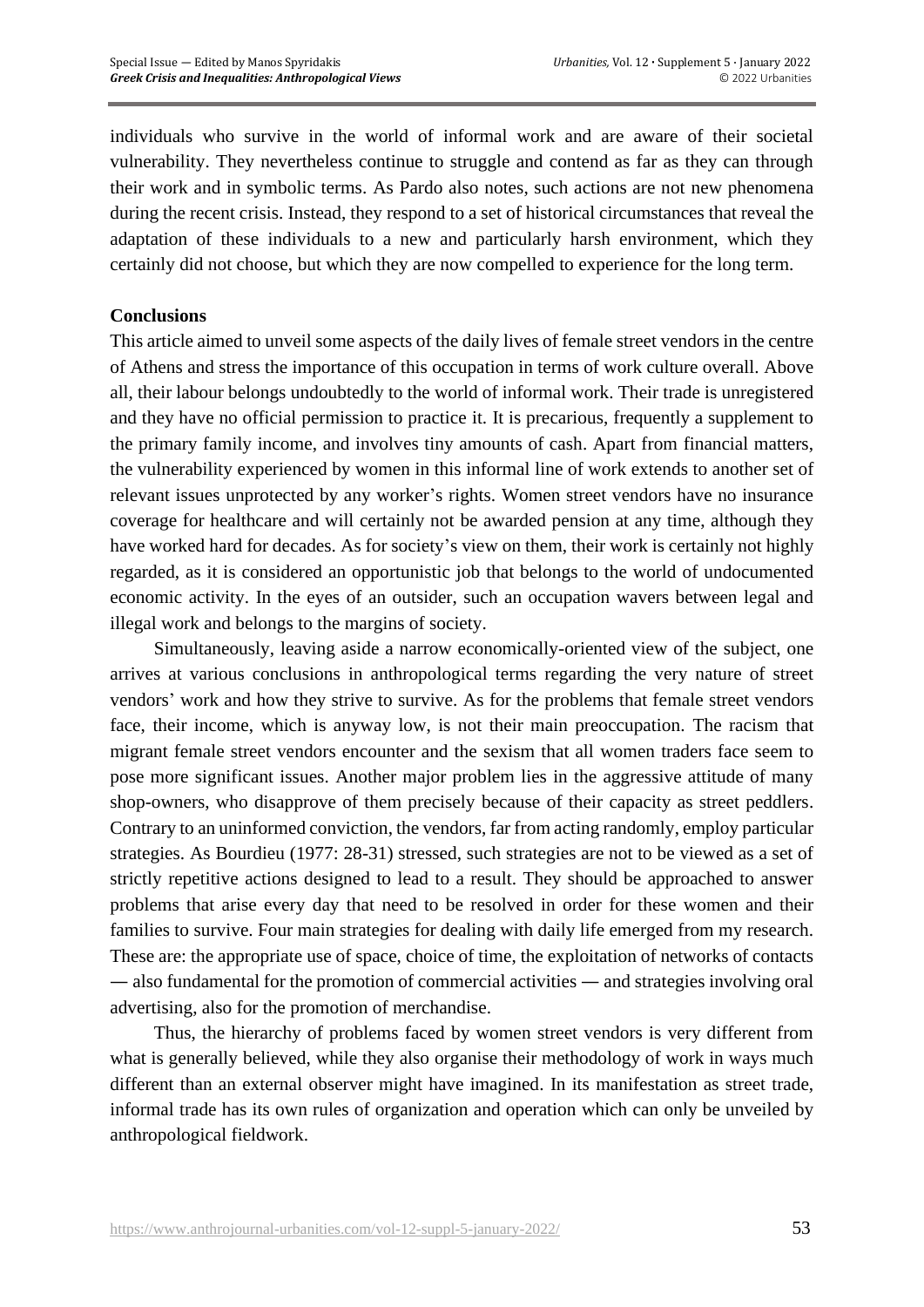#### **References**

Bauman, Z. 2004. *Wasted Lives. Modernity and its Outcasts*. Cambridge: Polity.

- Bestor, T. 2004. *Tsukiji. The Fish Market at the Center of the World*. Berkeley: University of California Press.
- Bourdieu, P. 1977. *Outline of a Theory of Practice*. Cambridge: Cambridge University Press.
- Braverman, H. 1974. *Labor and Monopoly Capital: The Degradation of Work in the Twentieth Century*. New York: Monthly Review Press.
- Bromley, R. 1979. Introduction–The Urban Informal Sector: Why Is It Worth Discussing? In R. Bromley (ed.), *The Urban Informal Sector: Critical Perspectives on Employment and Housing Policies*. New York: Pergamon Press.
- Burawoy, M. 1998. The Extended Case Method. *Sociological Theory*, 16 (1): 4-33.
- Chakraborty, P. and Koley, S. 2018a. Socio-Economic Condition among the Women Street Vendors: Anthropological Study on a Street at Jamshedpur International Journal of Reviews and Research. *Social Sciences*, 6 (4): 400-403.
- Chakraborty, P. and Koley, S. 2018b. Socio-Economic View on Street Vendors: A Study of a Daily Market at Jamshedpur. *Journal of Advanced Research in Humanities and Social Science*, 5 (1): 14-20.
- Christakis, N. and Fowler, J. 2009. *Connected. The Surprising Power of Our Social Networks and How They Shape Our Lives*. New York: Little, Brown and Company.
- Christodoulou, M. and Spyridakis, M. eds. 2019. *Emotions, Temporalities and Working-Class Identities in the 21st Century*. New York: Nova Publishers.
- Ciubrinskas, V. 2018. Transnational Fragmentation of Globality: Eastern-European Post-Socialist Strategies in Chicago. In I. Pardo and G. B. Prato (eds), *The Palgrave Handbook of Urban Ethnography*. New York: Palgrave Macmillan.
- Dimas, H. 2008. Street Vendors: Urban Problem and Economic Potential. *Working Papers in Economics and Development Studies 200803*: 1-20. Available at <http://ceds.feb.unpad.ac.id/wopeds/200803.pdf>
- Geertz, C. 1963. *Peddlers and Princes. Bazaar Economy*. Chicago: University of Chicago Press.
- Gell, A. 1992. *The Anthropology of Time. Cultural Constructions of Temporal Maps and Images*. London: Berg.
- Gutkind, P. 1968. African Responses to Urban Wage Employment. *International Labour Review*, 97: 135-166.
- Hart, K. 1973. Informal Income Opportunities and Urban Employment in Ghana. *The Journal of Modern African Studies*, 11 (1): 61-89.
- Hoyman, M. 1987. *Female Participation in the Informal Economy*. Ιn L. A. Ferman, S. Henry and M. Hoyman (eds), *The Informal Economy*. Beverly Hills: Sage.
- Kalleberg, A. L. 2011. *Global Jobs. Bad Jobs. The Rise of Polarized and Precarious Employment Systems in the United States, 1970s to 2000s*. New York: The Russell Sage Foundation.